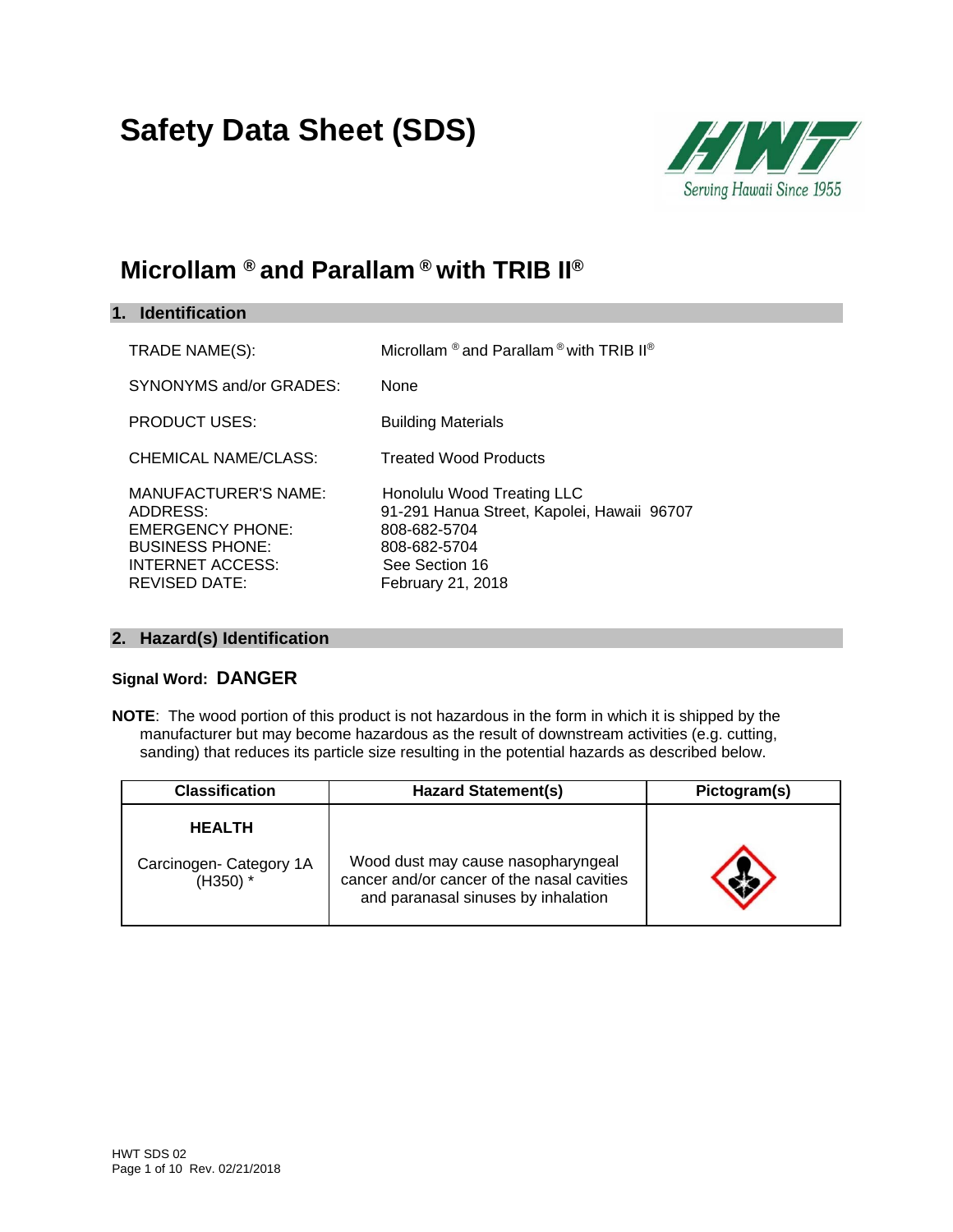# **2. Hazard(s) Identification (cont'd.)**

| Skin Irritation<br>Category 2<br>(H315)                                                    | May cause skin irritation                                                                                                                        |      |
|--------------------------------------------------------------------------------------------|--------------------------------------------------------------------------------------------------------------------------------------------------|------|
| Specific Target Organ<br><b>Toxicity-Single</b><br>Exposure (STOT)<br>Category-3<br>(H335) | May cause respiratory irritation                                                                                                                 |      |
| <b>Skin Sensitization</b><br>Category 1<br>(H317)                                          | May cause an allergic skin reaction                                                                                                              |      |
| Eye Irritation<br>Category 2B<br>(H320)                                                    | Causes eye irritation                                                                                                                            | None |
| <b>Combustible Dust</b><br>(OSHA Defined Hazard)                                           | If converted to small particles during further<br>processing, handling, or by other means,<br>may form combustible dust concentrations<br>in air | None |

**\***Hazard codes (GHS)

| HMIS Rating (Scale 0-4): | Health = $2^*$ | Fire = $1$ | Physical Hazard = $0$ |  |
|--------------------------|----------------|------------|-----------------------|--|
| NFPA Rating (Scale 0-4): | Health =       | Fire = $1$ | <b>Reactivity = 0</b> |  |

#### **Precautionary Statement(s):**

Prevention Statements:

P201: Obtain special instructions before use.

P202: Do not handle until all safety precautions have been read and understood.

P260, P261: Avoid breathing dust.

P270: Do not eat, drink or smoke when using this product.

P280, 285: Wear appropriate protective equipment for eye and skin exposure. In case of inadequate ventilation wear an approved respirator suitable for conditions of use.

P362, P363: Take off contaminated clothing and wash before reuse.

Response Statements:

P304, P340: If inhaled and breathing becomes difficult, remove person to fresh air and keep comfortable for breathing**.** 

P308, P313: If experiencing respiratory symptoms, following removal to fresh air, call a doctor or other qualified medical professional.

P313: If skin irritation or rash occurs get medical advice/attention.

P352, P264: If on skin wash with plenty of soap and water.

P338, P351: If in eyes, rinse cautiously for several minutes. Remove contact lenses if present and easy to do so.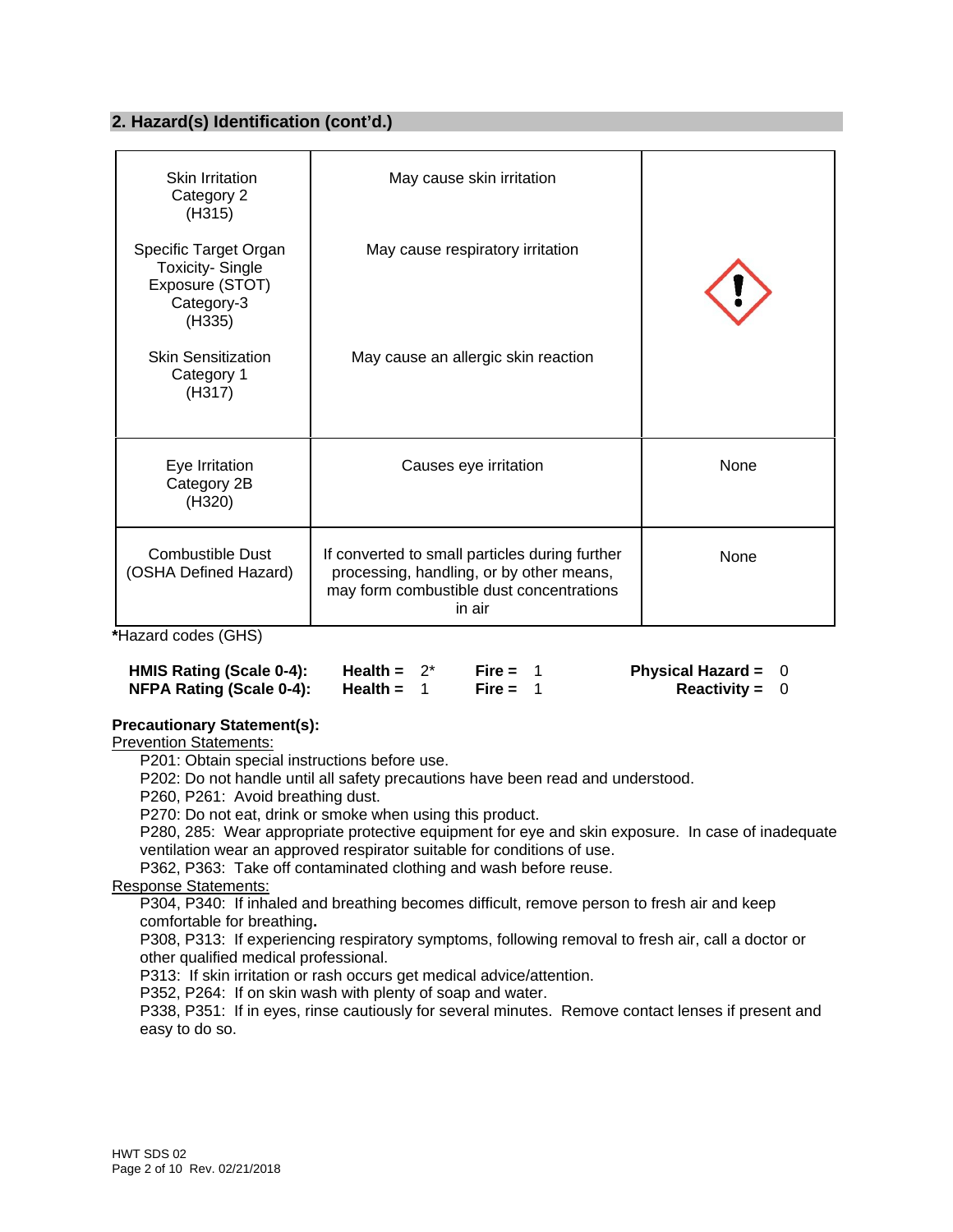# **2. Hazard(s) Identification (cont'd.)**

Disposal:

P501: Dispose of in accordance with Federal, state and local regulations **Ingredients of Unknown Acute Toxicity (>1%):** NAP

### **3. Composition/ Information on Ingredients**

| Ingredients                                                   | CAS#          | $Wt.$ %   |
|---------------------------------------------------------------|---------------|-----------|
| Wood (wood dust, softwood or hardwood)                        | None assigned | 96-98     |
| Resin Solids: Polymeric Phenol-Formaldehyde<br>$(C_7H_6O_2)n$ | 9003-35-4     | $1 - 9$   |
| Distillates, petroleum, hydrotreated light**                  | 64742-47-8    | $< 1 - 8$ |
| Paraffin Wax                                                  | 8002-74-2     | $0 - 1$   |

\*\*Distillates will dissipate over time following the treating process leaving residues of permethrin, 3-iodo-2 propynyl butyl carbamate and other proprietary wood treating chemicals in concentrations <1% (wt.%).

# **4. First Aid Measures**

- **Inhalation:** Remove to fresh air if respiratory symptoms are experienced. Seek medical help if persistent irritation, severe coughing, breathing difficulty or other serious symptoms occur.
- **Eye Contact:** Treat dust in eye as a foreign object. Flush with water to remove dust particles. Remove contact lenses if present and easy to do so. Avoid touching or rubbing eyes to avoid further irritation or injury. Seek medical help if irritation persists.
- **Skin Contact:** Product dust can elicit contact dermatitis. Seek medical help if rash, irritation or dermatitis persists.

**Skin Absorption:** Not known to be absorbed through the skin.

**Ingestion:** Not applicable under normal use.

#### **Symptoms or Effects:**

- Acute Symptoms/Effects Product dust may cause mechanical irritation of the eyes and respiratory system. Dust can cause physical obstructions in the nasal passages, resulting in dryness of nose,
	- dry cough, and sneezing. May cause an allergic skin reaction, dermatitis and rash.
- Delayed Symptoms/Effects Unique delayed effects are not anticipated after exposure. See Section 11 for additional information on chronic effects.

#### **5. Fire-fighting Measures**

**Extinguishing Media and Restrictions:** Water, carbon dioxide, dry powder and sand.

**Specific Hazards, Anticipated Combustion Products:** Natural decomposition of organic materials such as wood may produce toxic gases and an oxygen deficient atmosphere in enclosed or poorly ventilated areas. Thermal decomposition (i.e. smoldering, burning) can release carbon monoxide, oxides of nitrogen, iodine, carbon dioxide, aliphatic aldehydes including formaldehyde, resin acids, terpenes and polycyclic aromatic hydrocarbons and other toxic gases.

**Autoignition Temperature:** Variable [typically 400°-500°F (204°-260°C)]

**Special Firefighting Equipment/Procedures:** No special equipment anticipated. Beware of potential combustible dust explosion hazard.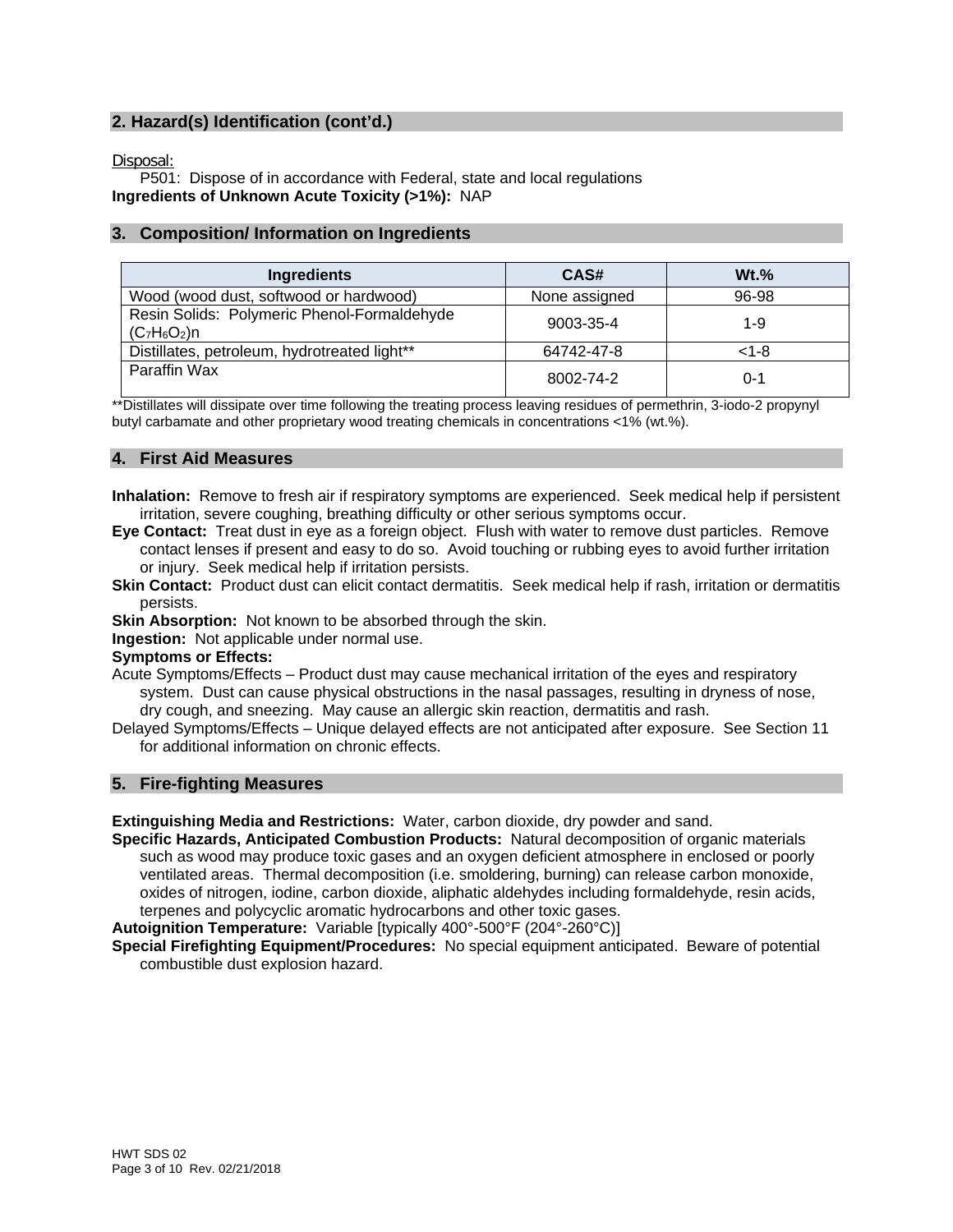# **5. Fire Fighting Measures (cont'd.)**

**Unusual Fire and Explosion Hazards:** Depending on moisture content, particle diameter and concentration, product dust may pose a flash fire or deflagration hazard. If suspended in air in an enclosure or container and ignited, an explosion may occur due to the development of internal pressure causing rupture. An airborne concentration of 40 grams (40,000 mg) of dust per cubic meter of air is often used as the Minimum Explosible Concentration (MEC) for wood dusts. Conduct regular housekeeping inspections and cleaning to prevent excessive dust accumulations. Design and maintain control equipment to minimize fugitive combustible dust emissions. Ensure that ventilation systems are operating properly to capture, transport and contain combustible dust while controlling ignition sources. Reference NFPA 652 "Standard on the Fundamentals of Combustible Dust".

#### **6. Accidental Release Measures**

**Steps to be taken in case Material Is Released or Spilled:** Sweep or vacuum up for recovery and disposal. Avoid creating dusty conditions whenever feasible. Maintain good housekeeping to avoid accumulation of product dust on exposed surfaces. Use approved filtering facepiece respirator ("dust mask") or higher levels of respiratory protection as indicated and goggles where ventilation is not possible and exposure limits may be exceeded or for additional worker comfort.

#### **7. Handling and Storage**

**Precautions to be taken in Handling and Storage:** Dried product dust may pose a combustible dust hazard. Keep away from ignition sources. Avoid eye contact. Avoid prolonged or repeated contact with skin. Avoid prolonged or repeated breathing of product dust. These products may release some formaldehyde in gaseous form. Specific handling and storage conditions should be assessed to determine potential formaldehyde concentrations. Store in well-ventilated, cool, dry place away from open flame.

# **8. Exposure Control Measures/Personal Protection**

| Ingredient(s)                                                  | Agency                       | <b>Exposure Limit(s)</b>                                | <b>Comments</b>                        |
|----------------------------------------------------------------|------------------------------|---------------------------------------------------------|----------------------------------------|
| Wood (wood dust, softwood or<br>hardwood)                      | <b>OSHA</b>                  | PEL-TWA 15 mg/m <sup>3</sup><br>(see footnote A below)  | <b>Total Dust (PNOR)</b>               |
|                                                                | <b>OSHA</b>                  | PEL-TWA 5 $mg/m3$ (see<br>footnote A below)             | Respirable dust<br>fraction (PNOR)     |
|                                                                | <b>ACGIH</b>                 | TLV-TWA 1 mg/m <sup>3</sup>                             | Inhalable fraction                     |
| Resin Solids: , Polymeric phenol-<br>formaldehyde <sup>B</sup> | <b>OSHA</b><br><b>OSHA</b>   | PEL-TWA 0.75 ppm<br>PEL-STEL 2 ppm                      | Free gaseous<br>formaldehyde           |
|                                                                | <b>ACGIH</b><br><b>ACGIH</b> | TLV-TWA 0.1 ppm<br>TLV- (STEL) 0.3 ppm                  | <b>STEL</b>                            |
| Distillates, petroleum, hydrotreated light                     | <b>OSHA</b><br><b>ACGIH</b>  | PEL-TWA None<br>TLV-TWA 200 mg/m <sup>3</sup>           | Total hydrocarbon<br>Vapor- 8 hours    |
| Paraffin wax                                                   | <b>OSHA</b><br><b>ACGIH</b>  | PEL-TWA<br>2 mg/m $3$<br>2 mg/m <sup>3</sup><br>TLV-TWA | Paraffin wax fume<br>Paraffin wax fume |

#### **Exposure Limits/Guidelines:**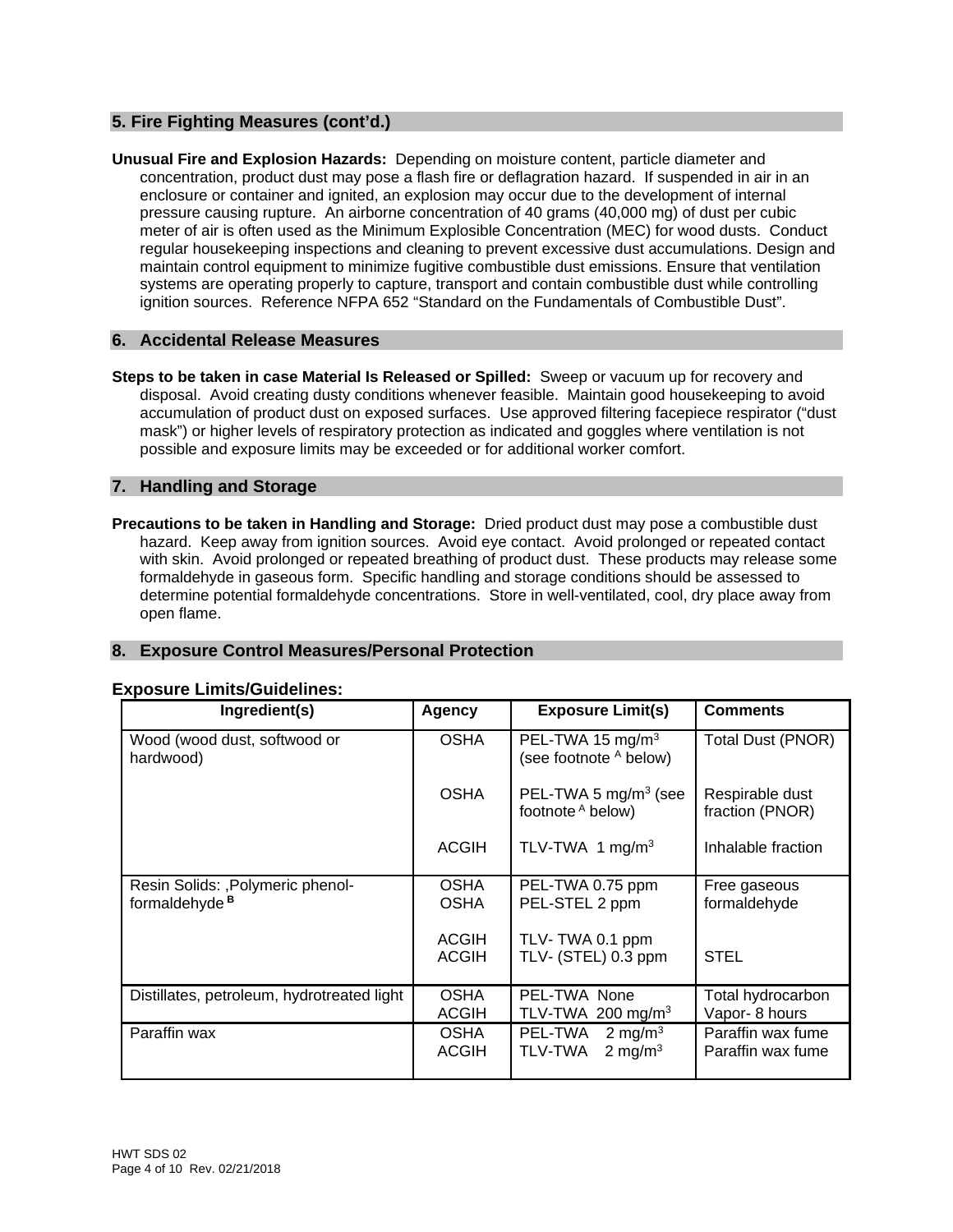# **8. Exposure Control Measures/Personal Protection (cont'd.)**

A In AFL-CIO v OSHA, 965 F. 2d 962 (11th Cir. 1992), the Court overturned OSHA's 1989 Air Contaminants Rule, including the specific PEL's for wood dust that OSHA had established at that time. The 1989 vacated PEL's were: 5 mg/m<sup>3</sup> PEL-TWA and 10 mg/m<sup>3</sup> STEL (15 min), all softwood and hardwood except Western Red Cedar. Wood dust is now regulated by OSHA as "Particulates Not Otherwise Regulated" (PNOR), which is also referred to as "nuisance dust". However, some states have regulated wood dust PEL's in their state plans. Additionally, OSHA indicated that it may cite employers under the OSH Act general duty clause in appropriate circumstances.

 $B$  These products may contain free formaldehyde (<0.1%, wt. %), which may be released depending on concentration and environmental conditions.

#### **Ventilation:**

- LOCAL EXHAUST Provide local exhaust as needed so that exposure limits are met. Ventilation to control dust should be considered where potential explosive concentrations and ignition sources are present. The design and operation of any exhaust system should consider the possibility of explosive concentrations of product dust within the system. See "SPECIAL" section below.
- MECHANICAL (GENERAL) Provide general ventilation in processing and storage areas so that exposure limits are met.
- SPECIAL Ensure that exhaust ventilation and material transport systems involved in handling this product contain explosion relief vents or suppression systems designed and operated in accordance with applicable standards if the operating conditions justify their use.
- OTHER ENGINEERING CONTROLS Cutting and machining of product should preferably be done outdoors or with adequate ventilation and containment.

#### **Personal Protective Equipment:**

- RESPIRATORY PROTECTION Use filtering face piece respirator ("dust mask") tested and approved under appropriate government standards such as NIOSH (US),CSA (Canada), CEN (EU), or JIS (Japan) if exposure limits may be exceeded or for additional worker comfort or symptom relief. Use respiratory protection in accordance with jurisdictional regulatory requirements similar to the OSHA respiratory protection standard 29CFR 1910.134 following a determination of risk from potential exposures.
- EYE PROTECTION Approved goggles or tight fitting safety glasses are recommended when excessive exposures to dust may occur (e.g. during clean up) and when eye irritation may occur.
- PROTECTIVE GLOVES Cloth, canvas, or leather gloves are recommended to minimize potential slivers or mechanical irritation from handling product.
- **NOTE:** Impervious gloves are recommended, when handling freshly processed product before the treating compounds are completely dry. In the production phase when the wood is still wet from treatment, durable nitrile or butyl gloves are recommended.
- OTHER PROTECTIVE CLOTHING OR EQUIPMENT Outer garments which cover the arms may be desirable in extremely dusty areas or areas where the wood is still wet from surface treatment.
- WORK/HYGIENE PRACTICES Follow good hygienic and housekeeping practices. Clean up areas where dust settles to avoid excessive accumulation of this combustible material. Avoid skin contact with settled dusts. Minimize compressed air blowdown or other practices that generate high airbornedust concentrations.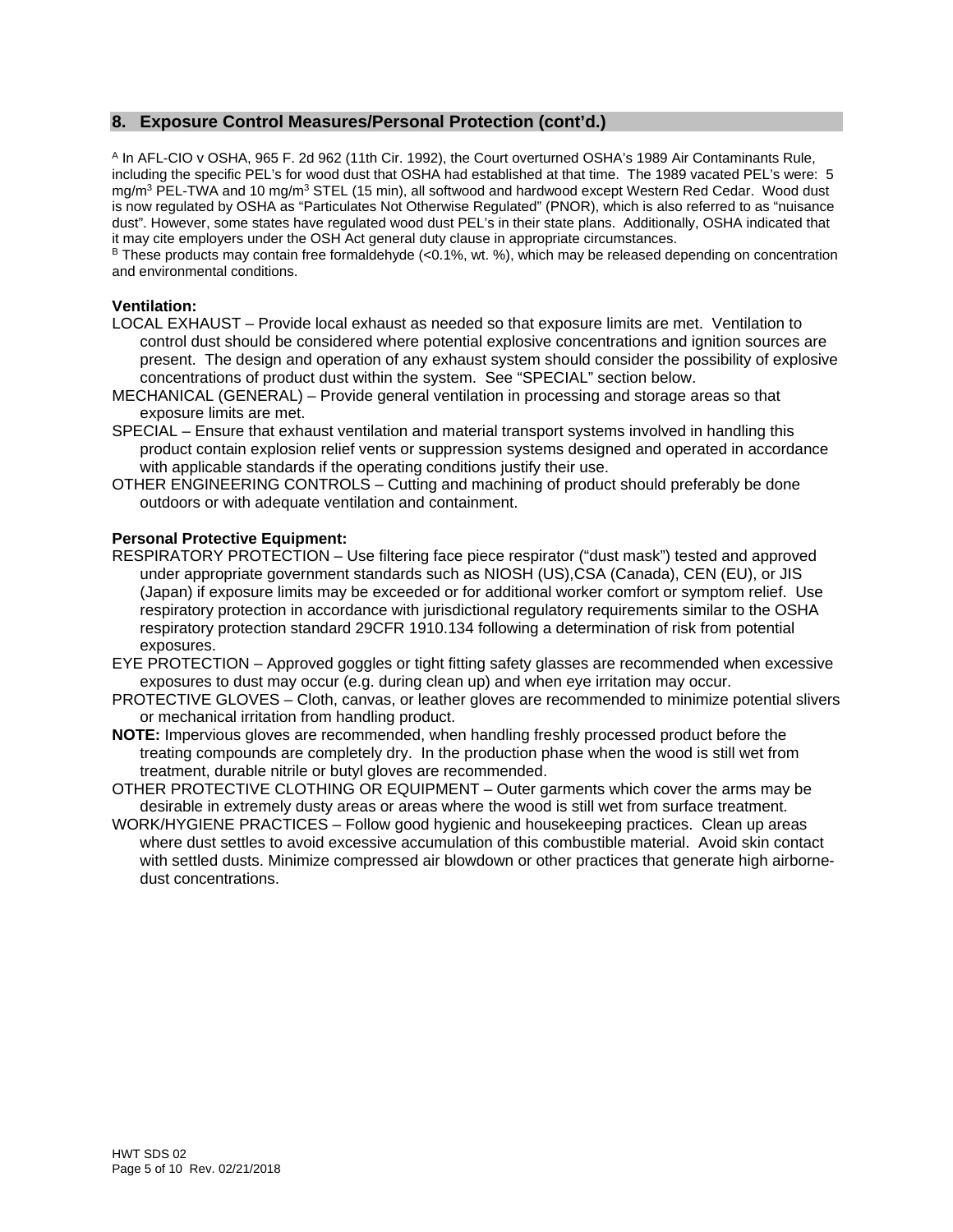#### **9. Physical/Chemical Properties**

| <b>Odor/Odor Threshold(s):</b>                  | <b>NAV</b>                                                |
|-------------------------------------------------|-----------------------------------------------------------|
| pH:                                             | <b>NAP</b>                                                |
| <b>Melting/Freezing Point:</b>                  | <b>NAP</b>                                                |
| Boiling Point (@ 760 mm Hg) and Range:          | <b>NAP</b>                                                |
| <b>Flash Point:</b>                             | <b>NAV</b>                                                |
| <b>Evaporation Rate:</b>                        | <b>NAP</b>                                                |
| <b>Flammability:</b>                            | <b>NAV</b>                                                |
| <b>Lower/Upper Explosive Limits:</b>            | 40,000 mg of dust per cubic meter of air is often used as |
|                                                 | the LEL for wood dusts.                                   |
| Vapor Pressure (mm Hg):                         | <b>NAP</b>                                                |
| Vapor Density (air = 1; 1 atm):                 | <b>NAP</b>                                                |
| <b>Relative Density:</b>                        | <b>NAP</b>                                                |
| Solubility:                                     | <b>NAP</b>                                                |
| <b>Partition Coefficient (n-octanol/water):</b> | <b>NAP</b>                                                |
| <b>Autoignition Temperature:</b>                | Variable [typically 400°-500°F (204°-260°C)]              |
| <b>Decomposition Temperature:</b>               | <b>NAV</b>                                                |
| <b>Viscosity:</b>                               | <b>NAP</b>                                                |
| <b>Other Properties:</b>                        | <b>NAP</b>                                                |

**Appearance:** Solid composite product with a solvent and wood odor.

#### **10. Stability and Reactivity**

**Reactivity:** NAP

Hazardous Polymerization: 
<br> **Stability:**  $\Box$  Unstable  $\Box$  Stable **Stability:** UnstableStable

**Conditions to Avoid:** Avoid all sources of ignition, protect form moisture.

- **Incompatibility (Materials to Avoid):** Avoid contact with strong acids, bases, oxidizing agents and drying oils.
- **Hazardous Decomposition or By-Products:** Natural decomposition of organic materials such as wood may produce toxic gases and an oxygen deficient atmosphere in enclosed or poorly ventilated areas. Spontaneous and rapid hazardous decomposition will not occur.
- **Sensitivity to Static Discharge:** Airborne wood and resin dust may be ignited by a static discharge depending on airborne concentrations, particle size and moisture content (for wood particles).

#### **11. Toxicological Information**

**Likely Route(s) of Exposure:**

- □ Ingestion:
- **Ed Skin:** Dust
- **EX** Inhalation: Dust
- Eye:Dust

**Signs and Symptoms of Exposure:** See section 4 for acute hazards. Chronic hazards addressed below: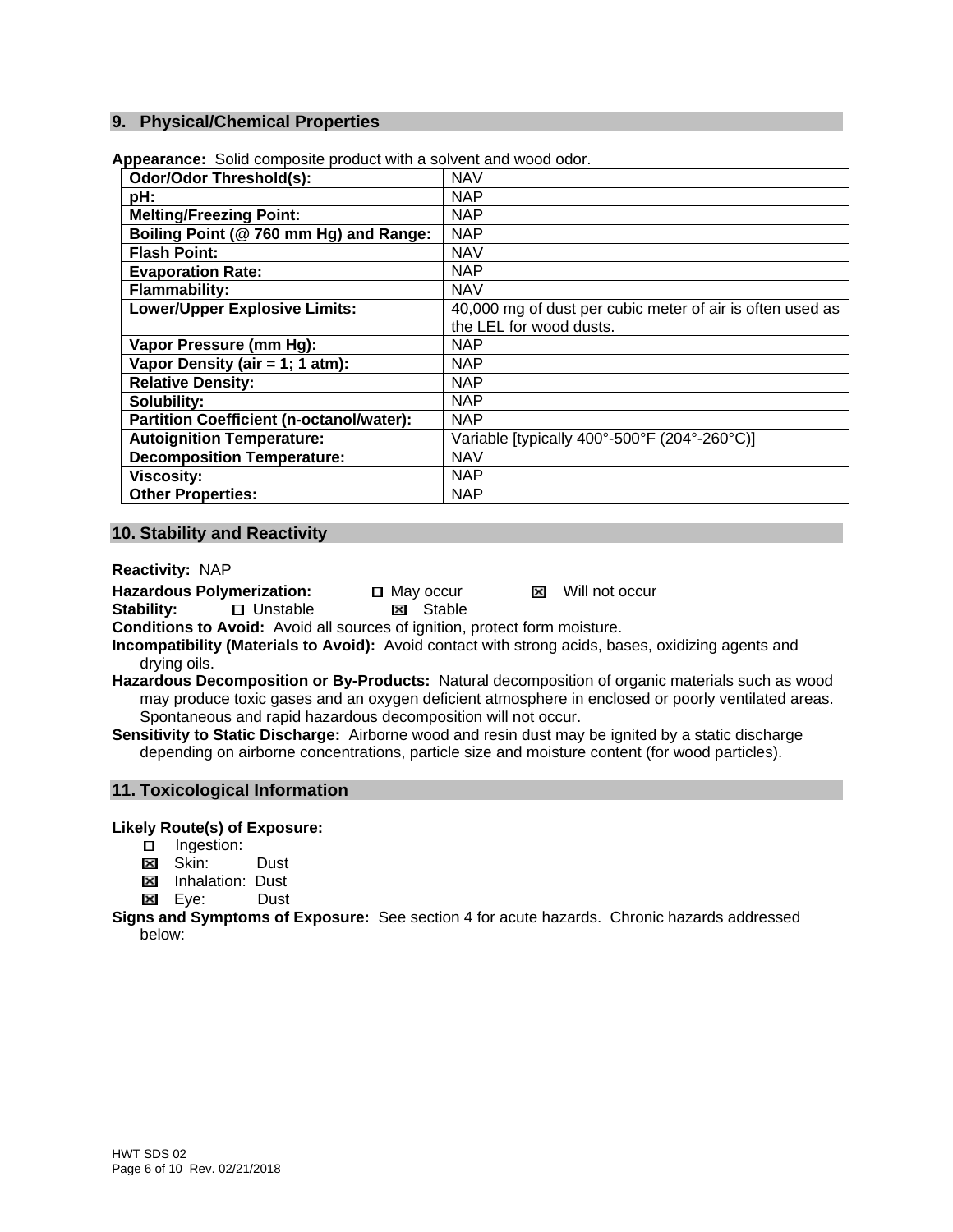# **11. Toxicological Information (cont'd.)**

- **Wood Dust NTP:** According to its Report on Carcinogens, Fourteenth Edition, NTP states, "Wood dust is known to be a human carcinogen based on sufficient evidence of carcinogenicity from studies in humans". An association between wood dust exposure and cancer of the nasal cavity has been observed in many case reports, cohort studies, and case-control studies that specifically addressed nasal cancer. Strong and consistent associations with cancer of the nasal cavities and paranasal sinuses were observed both in studies of people whose occupations are associated with wood dust exposure and in studies that directly estimated wood dust exposure. This classification is based primarily on increased risk in the occurrence of adenocarcinomas of the nasal cavities and paranasal sinuses associated with exposure to wood dust. The evaluation did not find sufficient evidence to associate cancers of the oropharynx, hypopharynx, lung, lymphatic and hematopoietic systems, stomach, colon or rectum with exposure to wood dust. There is inadequate evidence for the carcinogenicity of wood dust from studies in experimental animals according to NTP.
- **Wood Dust: IARC Group 1:** Carcinogenic to humans; sufficient evidence of carcinogenicity. This classification is primarily based on studies showing an association between occupational exposure to wood dust and adenocarcinoma to the nasal cavities and paranasal sinuses. IARC did not find sufficient evidence of an association between occupational exposure to wood dust and cancers of the oropharynx, hypopharynx, lung, lymphatic and hematopoietic systems, stomach, colon or rectum.
- **Formaldehyde NTP:** According to its Report on Carcinogens, Fourteenth Edition, NTP states, Formaldehyde (gas) is known to be a human carcinogen based on sufficient evidence of carcinogenicity from studies in humans and supporting data on mechanisms of carcinogenesis.
- **Formaldehyde: IARC Group 1:** Carcinogenic to humans, sufficient evidence of carcinogenicity. A working group of IARC has determined that there is sufficient evidence that formaldehyde causes nasopharyngeal cancer in humans, a rare cancer in developed countries and "strong but not sufficient evidence" for leukemia. However, numerous epidemiological studies have failed to demonstrate a relationship between formaldehyde exposure and nasal cancer or pulmonary diseases such as emphysema or lung cancer.

# **Carcinogenicity Listing(s):**<br>**EXID** NTP:

- Wood dust- Known Human Carcinogen. Formaldehyde- Known to be a
- Human Carcinogen. **EXI** IARC Monographs: Wood dust, Group 1 - carcinogenic to humans. Formaldehyde, Group 1- carcinogenic to humans.
- OSHA Regulated: Formaldehyde Gas

**Toxicity Data:** No specific information available for product or material in purchased form. Individual component information is listed below.

#### **Components:**

Wood dust (softwood or hardwood)

Dusts generated from sawing, sanding or machining the product may cause respiratory irritation, nasal dryness and irritation, coughing and sinusitis. NTP and IARC (Group 1) classify wood dust as a human carcinogen. See Section 2 above.

# Formaldehyde

Human inhalation  $TC_{\text{Lo}}$  of 17 mg/m<sup>3</sup> for 30 minutes produced eye and pulmonary results; human inhalation TC<sub>Lo</sub> of 300 ug/m<sup>3</sup> produced nose and central nervous system results; LC<sub>50</sub> (rat, inhalation)  $= 1,000$  mg/m<sup>3</sup>, 30 minutes; LC<sub>50</sub> (mice, inhalation) = 400 mg/m<sup>3</sup>, 2 hours. NTP and IARC (Group 1)

classify formaldehyde as a human carcinogen. See Section 2 above.

# **Permethrin**

 $LD_{50}$  (oral) rat 220 mg/kg;  $LD_{50}$  (dermal) rat >5000 mg/kg.

3-iodo-2 propynyl butyl carbamate

 $LD_{50}$  (oral) rat 1100 mg/kg.

**Target Organs:** Eyes, skin, and respiratory system.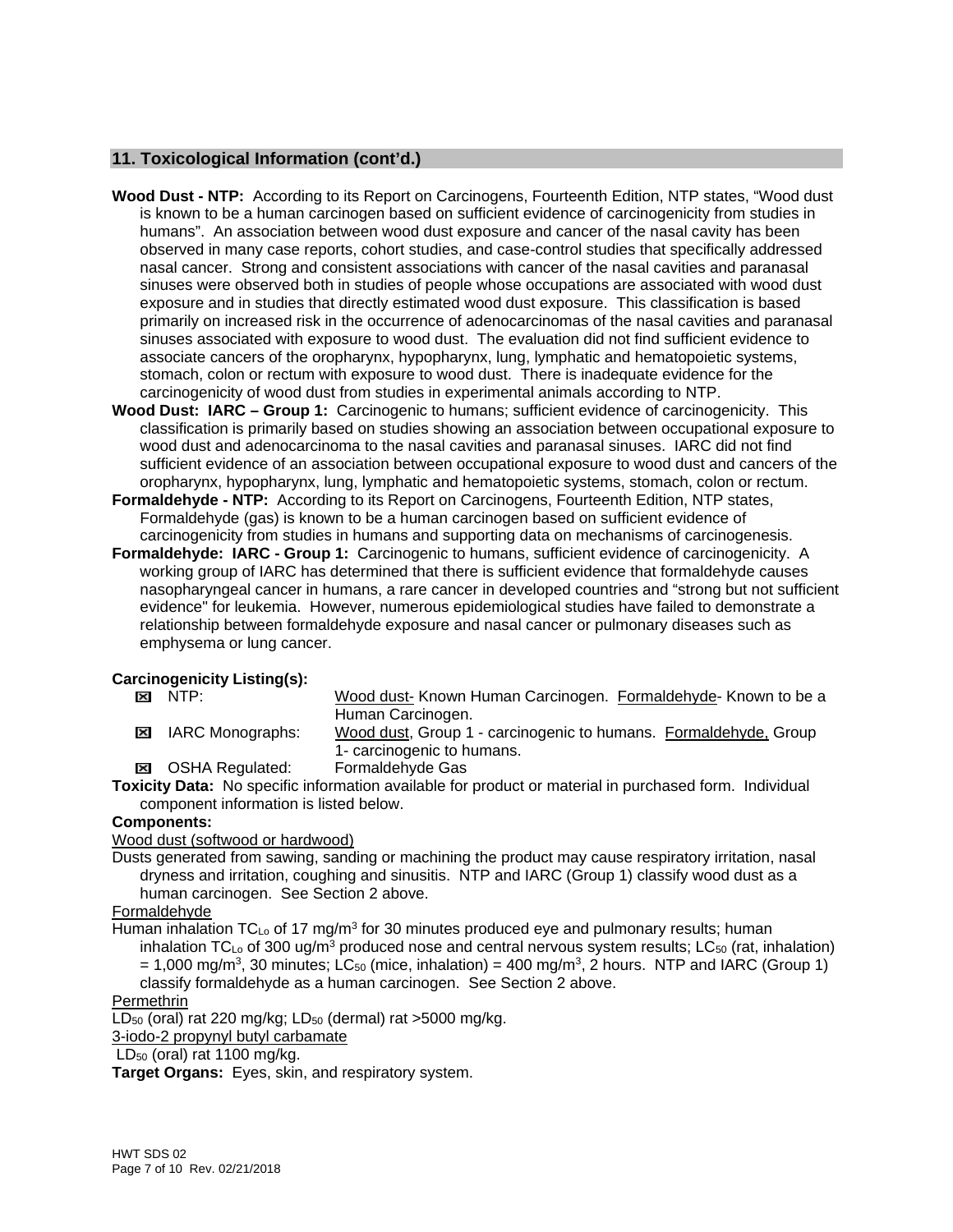#### **12. Ecological Information**

**Ecotoxicity:** NAV for finished product.

**Biopersistance and Degradability:** Wood in this product would be expected to be biodegradable. Formaldehyde

Trace amounts of free formaldehyde may be released to the atmosphere and would be expected to be removed in the atmosphere by direct photolysis and oxidation by photochemically produced hydroxyl radicals (half-life of a few hours). In the aqueous phase formaldehyde biodegradation is expected to take place in a few days.

**Bioaccumulation:** NAV. **Soil Mobility:** NAV **Other Adverse Effects:** NAP

#### **13. Disposal Considerations**

**Waste Disposal Method:** CAUTION: Do not burn treated wood in open fires, stoves or fireplaces because toxic chemicals may be produced in the smoke and ash. It is the user's responsibility to determine at the time of disposal whether your waste meets any jurisdictional restrictions for treated wood from commercial or industrial use (for example, construction sites). Do not use treated wood as a compost or mulch. Check with your federal, state, local or provincial regulatory representatives prior to disposal.

#### **14. Transport Information**

**Mode**: (air, land, water) Not regulated as a hazardous material by the U.S. Department of Transportation. Not listed as a hazardous material in Canadian Transportation of Dangerous Goods (TDG) regulations. Not regulated as a hazardous material by IMDG or IATA regulations concerning the transport of hazardous materials.

| <b>UN Proper Shipping Name:</b>      | <b>NAP</b> |
|--------------------------------------|------------|
| <b>UN/NA ID Number:</b>              | <b>NAP</b> |
| <b>Hazard Class:</b>                 | <b>NAP</b> |
| <b>Packing Group:</b>                | <b>NAP</b> |
| <b>Environmental Hazards (Marine</b> | <b>NAP</b> |
| Pollutant):                          |            |
| <b>Special Precautions</b>           | <b>NAP</b> |

#### **15. Regulatory Information**

**TSCA:** All components of this product are listed on the TSCA inventory.

**CERCLA:** Formaldehyde reportable quantity (100lbs RQ) is on the CERCLA chemical substance inventory.

**DSL:** All components of this product are listed on the Canada DSL.

**OSHA:** Wood products are not hazardous under the criteria of the federal OSHA Hazard Communication Standard 29 CFR 1910.1200. However, wood dust generated by sawing, sanding or machining this product may be hazardous. Workplace exposure to formaldehyde is specifically regulated under 29 CFR 1910.1048.

#### **STATE RIGHT-TO-KNOW:**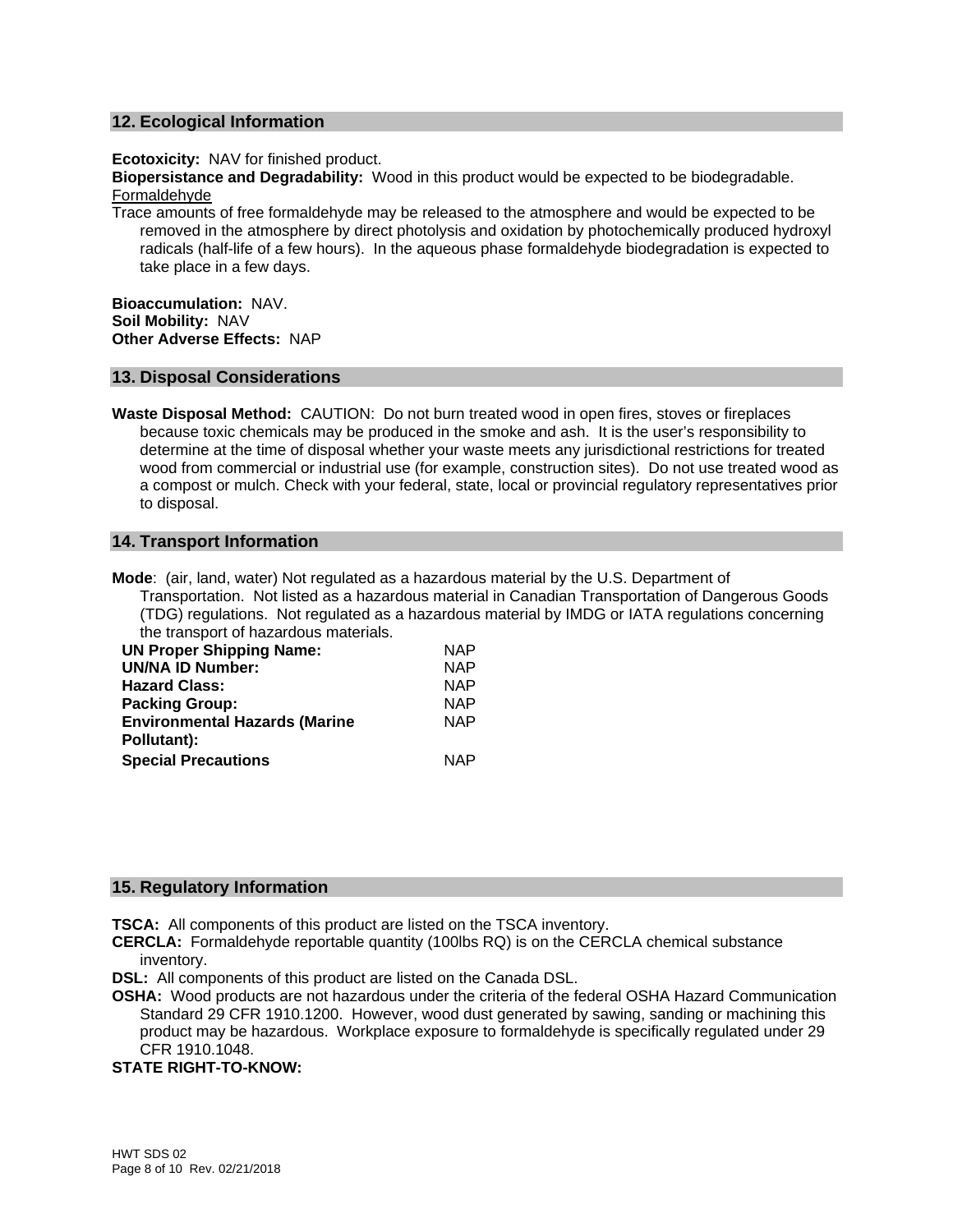# **15. Regulatory Information (cont'd.)**

**California Proposition 65** – This product contains formaldehyde, a substance known to the State of California to cause cancer, which depending on temperature and humidity, may be emitted from the product. This product also contains methyl isobutyl ketone (MIBK), cumene and 1,4-dioxane in trace amounts, substances known to the State of California to cause cancer and/or developmental effects.

- **WARNING:** Drilling, sawing, sanding or machining wood products can expose you to wood dust, a substance known to the State of California to cause cancer. Avoid inhaling wood dust or use a dust mask or other safeguards for personal protection.
- Pennsylvania When cut or otherwise machined, the product may emit wood dust. Wood dust, permethrin, cumene, 1,4-dioxane MIBK and formaldehyde appear on Pennsylvania's Appendix A, Hazardous Substance Lists.
- New Jersey When cut or otherwise machined, the product may emit wood dust. Wood dust, permethrin, MIBK cumene, 1,4-dioxane and formaldehyde appear on New Jersey's Environmental Hazardous Substance List.
- **SARA 313 Information:** To the best of our knowledge, this product contains formaldehyde at de minimis concentrations (<0.1%) and is not subjected to the SARA Title III Section 313 supplier notification requirements.
- **SARA 311/312 Hazard Category:** This material has been reviewed according to the EPA "Hazard Categories" promulgated under SARA Title III Sections 311 and 312 and is considered, under applicable definitions, to meet the following categories:

| An immediate (acute) health hazard | Yes |
|------------------------------------|-----|
| A delayed (chronic) health hazard  | Yes |
| A corrosive hazard                 | No  |
| A fire hazard                      | No  |
| A reactivity hazard                | No  |
| A sudden release hazard            | Nο  |

#### **16. Other Information**

**Date Prepared:** 02/21/2018 **Date Revised:** NAP **Prepared By:** Honolulu Wood Treating LLC. **Honolulu Wood Treating SDS and label available on:** http://hwthawaii.com/

**User's Responsibility**: The information contained in this Safety Data Sheet is based on the experience of occupational health and safety professionals and comes from sources believed to be accurate or otherwise technically correct. It is the user's responsibility to determine if the product is suitable for its proposed application(s) and to follow necessary safety precautions. The user has the responsibility to ensure that the most current SDS is used.